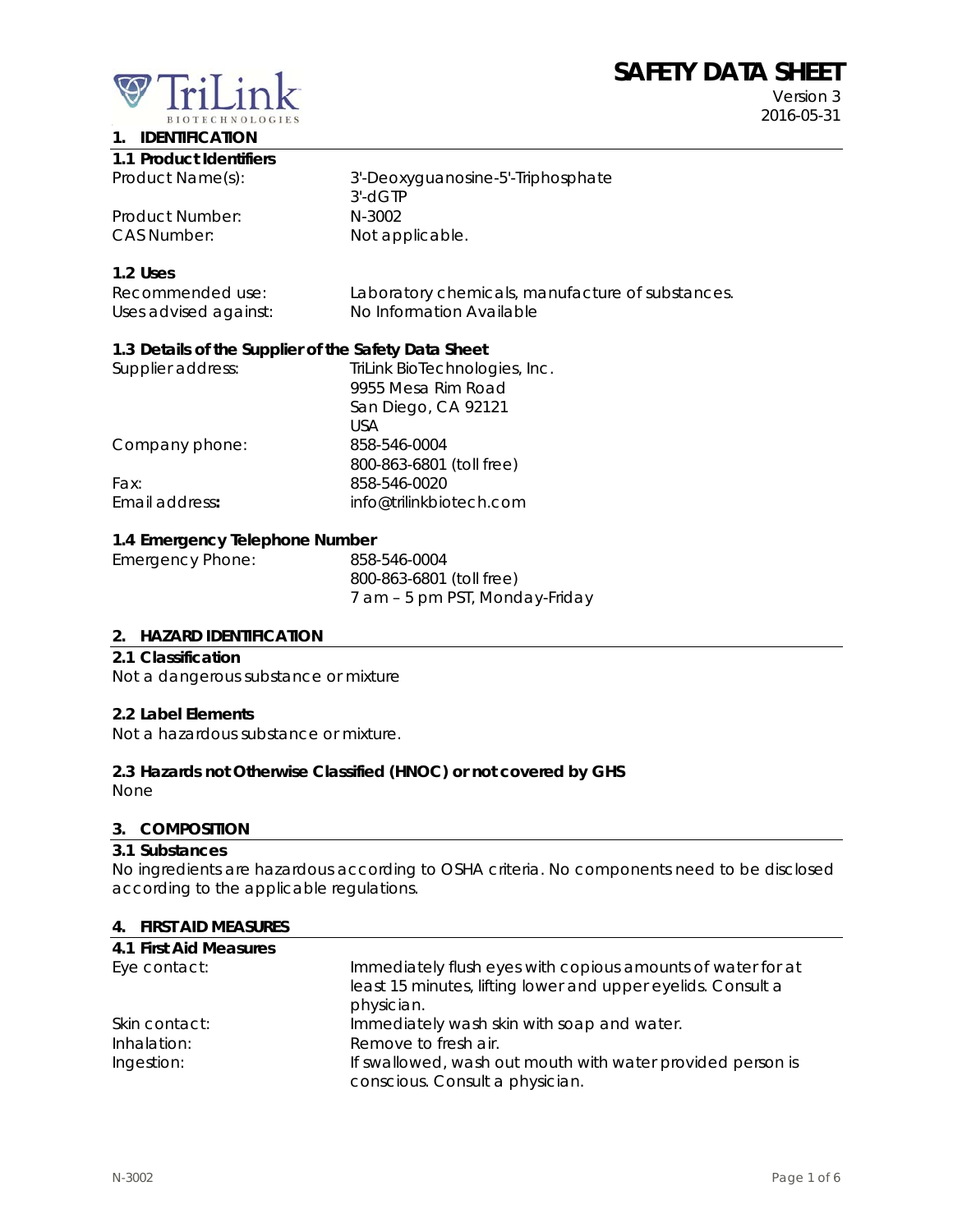# **4.2 Most Important Symptoms and Effects, both Acute and Delayed**

No information available.

# **4.3 Indication of any Immediate Medical Attention and Special Treatment Needed**

No information available.

#### **5. FIRE-FIGHTING MEASURE**

| 5.1 Extinguishing Media |                                                                 |
|-------------------------|-----------------------------------------------------------------|
| Suitable Media:         | Use water spray, alcohol-resistant foam, dry chemical or carbon |
|                         | dioxide.                                                        |

#### **5.2 Special Hazards Arising from Product**

No information available.

#### **5.3 Advice for Firefighters**

As in any fire, wear self-contained breathing apparatus pressure-demand, MSHA/NIOSH (approved or equivalent) and full protective gear.

## **6. ACCIDENTAL RELEASE MEASURES**

**6.1 Personal Precautions, Protective Equipment and Emergency Procedures**  Ensure adequate ventilation. Avoid breathing vapors, mists or gas. See Section 8 for personal protection.

#### **6.2 Environmental Precautions**

See Section 12 for additional ecological information.

#### **6.3 Methods and Materials for Containment and Clean Up**

Prevent further leakage or spillage if safe to do so. Soak up with inert absorbent material. Pick up and transfer to properly labeled containers. This material and its container must be disposed of as hazardous waste.

# **7. HANDLING & STORAGE**

#### **7.1 Precautions for Safe Handling**

Ensure adequate ventilation. Avoid breathing vapors, mists or gas. See Section 8 for personal protection.

#### **7.2 Conditions for Safe Storage**

Keep/store only in original container. Storage Temperature: -20°C or below.

#### **7.3 Incompatibilities**

None known based on information supplied.

#### **8. EXPOSURE CONTROLS/PERSONAL PROTECTION**

#### **8.1 Control Parameters**

This product, as supplied, does not contain any hazardous materials with occupational exposure limits established by the region specific regulatory bodies.

#### **8.2 Appropriate Engineering Controls**

General industrial hygiene practices.

#### **8.3 Individual Protection Measures**

Eye/Face Protection: Wear safety glasses with side shields (or goggles).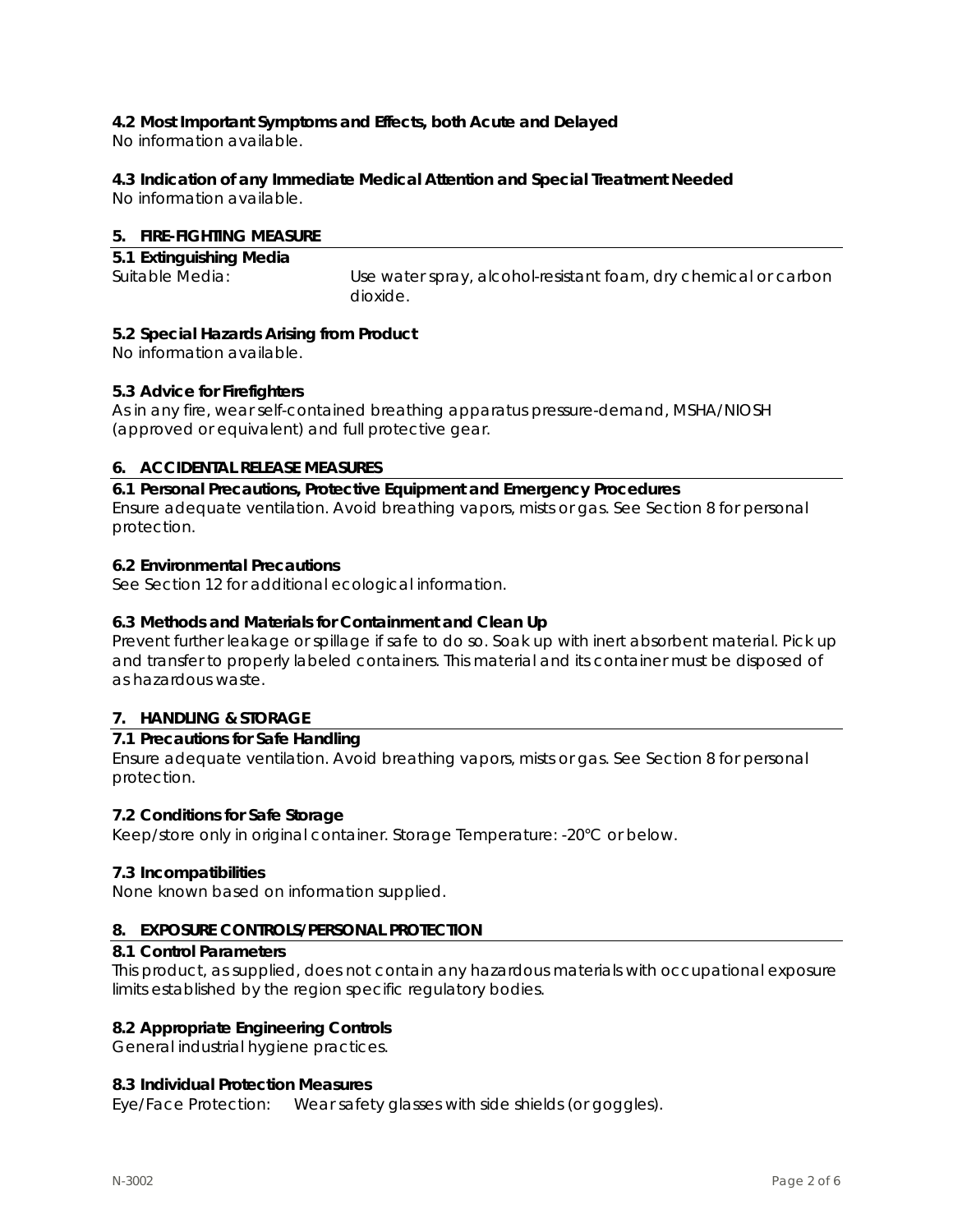|          | Skin/Body Protection: Wear suitable protective clothing and gloves. |
|----------|---------------------------------------------------------------------|
|          | Respiratory Protection: Use in well ventilated areas.               |
| General: | Handle in accordance with good industrial hygiene and safety        |
|          | practice.                                                           |

#### **9. PHYSICAL AND CHEMICAL PROPERTIES**

| 9.1 Information on Basic Physical and Chemical Properties |                                                       |  |  |
|-----------------------------------------------------------|-------------------------------------------------------|--|--|
| Physical state:                                           | Liquid                                                |  |  |
| Appearance:                                               | Colorless                                             |  |  |
| Odor:                                                     | Mild                                                  |  |  |
| pH:                                                       | Refer to trilinkbiotech.com for specific information. |  |  |
| Melting Point/Freezing Point:                             | No information available                              |  |  |
| <b>Boiling Point/Boiling Range:</b>                       | No information available                              |  |  |
| Flash Point:                                              | No information available                              |  |  |
| <b>Evaporation Rate:</b>                                  | No information available                              |  |  |
| Flammability (solid, gas):                                | No information available                              |  |  |
| Upper/Lower Flammability                                  | No information available                              |  |  |
| Limits:                                                   |                                                       |  |  |
| Vapor Pressure:                                           | No information available                              |  |  |
| Vapor Density:                                            | No information available                              |  |  |
| Relative Density:                                         | No information available                              |  |  |
| Specific Density:                                         | No information available                              |  |  |
| Water Solubility:                                         | No information available                              |  |  |
| Partition Coefficient:                                    | No information available                              |  |  |
| <b>Autoignition Temperature:</b>                          | No information available                              |  |  |
| Decomposition Temperature:                                | No information available                              |  |  |
| Viscosity:                                                | No information available                              |  |  |
| <b>Oxidizing Properties:</b>                              | No information available                              |  |  |
|                                                           |                                                       |  |  |

#### **10. STABILITY AND REACTIVITY**

# **10.1 Reactivity**

No information available.

# **10.2 Chemical stability**

Stable under normal conditions.

#### **10.3 Possibility of hazardous reactions**

Can react briskly with oxidizers, danger of explosion.

#### **10.4 Conditions to avoid**

Incompatible materials. Ignition sources. Heat.

#### **10.5 Incompatible materials**

Strong oxidizing agents.

#### **10.6 Hazardous decomposition products**

Thermal decomposition can lead to release of irritating and toxic gases and vapors. Carbon monoxide. Carbon dioxide (CO2).

#### **11. TOXICOLOGICAL INFORMATION**

#### **11.1 Information on likely routes of exposure**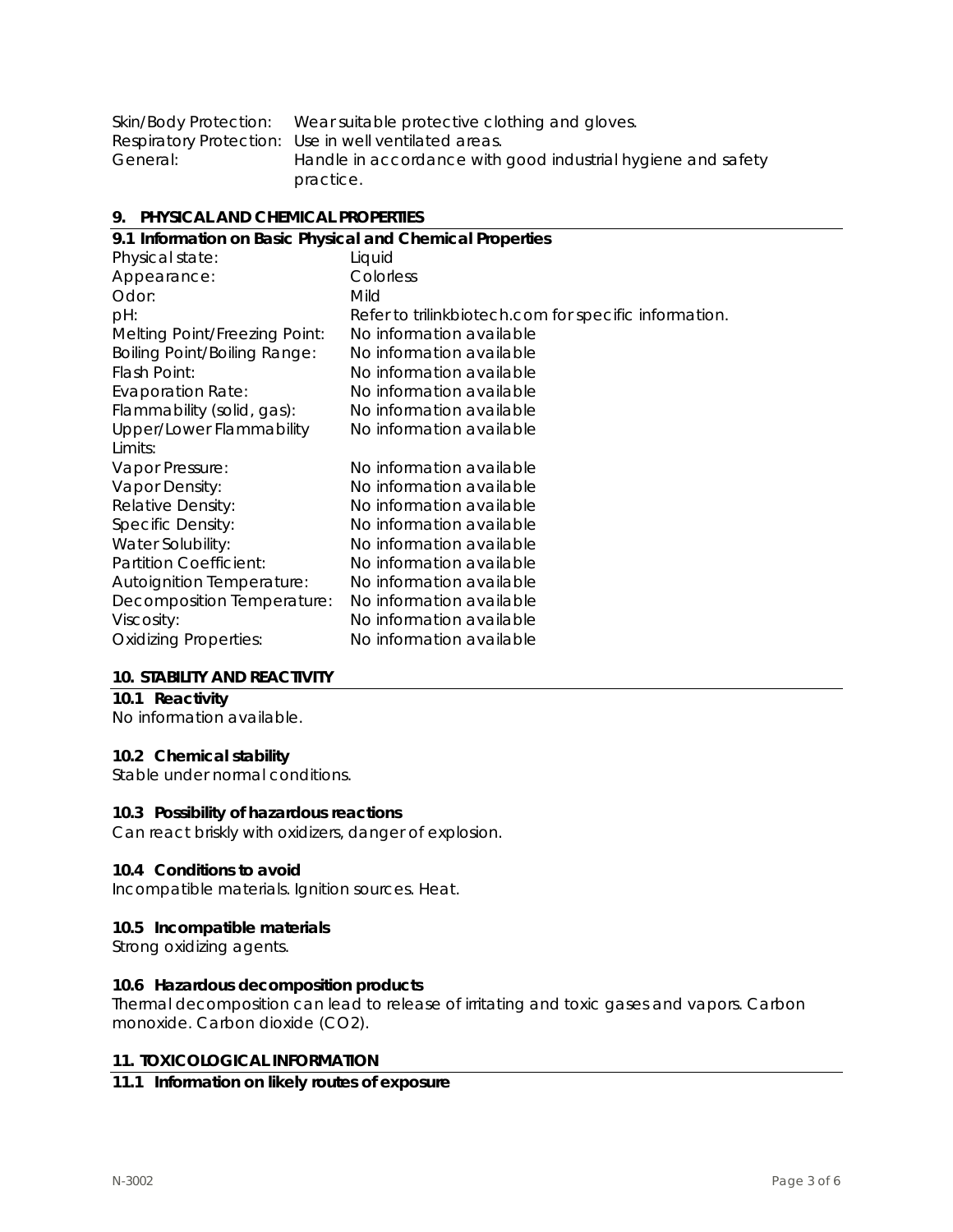| Inhalation   | Avoid breathing vapors or mists. May cause irritation of<br>respiratory tract.                                                                                                                                                 |
|--------------|--------------------------------------------------------------------------------------------------------------------------------------------------------------------------------------------------------------------------------|
| Eye contact  | Redness. May cause slight irritation.                                                                                                                                                                                          |
| Skin contact | Prolonged contact may cause redness and irritation. Repeated<br>exposure may cause skin dryness or cracking.                                                                                                                   |
| Ingestion    | May cause drowsiness or dizziness. Ingestion causes burns of the<br>upper digestive and respiratory tracts. Symptoms include burning<br>sensation, coughing, wheezing, shortness of breath, headache,<br>nausea, and vomiting. |

# **11.2 Information on toxicological effects**

Symptoms No information available.

#### **11.3 Delayed and immediate effects as well as chronic effects from short and long-term exposure**

| Skin corrosion/Irritation:                                  | Mild                                    |
|-------------------------------------------------------------|-----------------------------------------|
| Serious Eye Damage/Eye                                      | Mild                                    |
| Irritation:                                                 |                                         |
| Skin or Respiratory Sensitization: No information available |                                         |
| Germ Cell Mutagenicity:                                     | No information available                |
| Carcinogenicity:                                            | No information available                |
| Reproductive Toxicity:                                      | No information available                |
| Developmental Toxicity:                                     | No information available                |
| Teratogenicity:                                             | No information available                |
| STOT - Single Exposure:                                     | No information available                |
| STOT - Repeated Exposure:                                   | No information available                |
| Target Organs:                                              | Kidneys, eyes, skin, respiratory system |
| Chronic Toxicity:                                           | No information available                |
| Subchronic Toxicity:                                        | No information available                |
| Neurological Effects:                                       | No information available                |
| <b>Aspiration Hazard:</b>                                   | No information available                |
| Other Adverse Effects:                                      | No information available                |

#### **12. ECOLOGICAL INFORMATION**

#### **12.1 Marine pollutant**

No information available

#### **12.2 Ecotoxicity**

No information available

#### **12.3 Persistence and degradability**

No information available

#### **12.4 Bioaccumulation**

No information available

#### **12.5 Mobility**

No information available

#### **12.6 Other adverse effects**

Ozone Depletion Potential: No information available

Ozone: No information available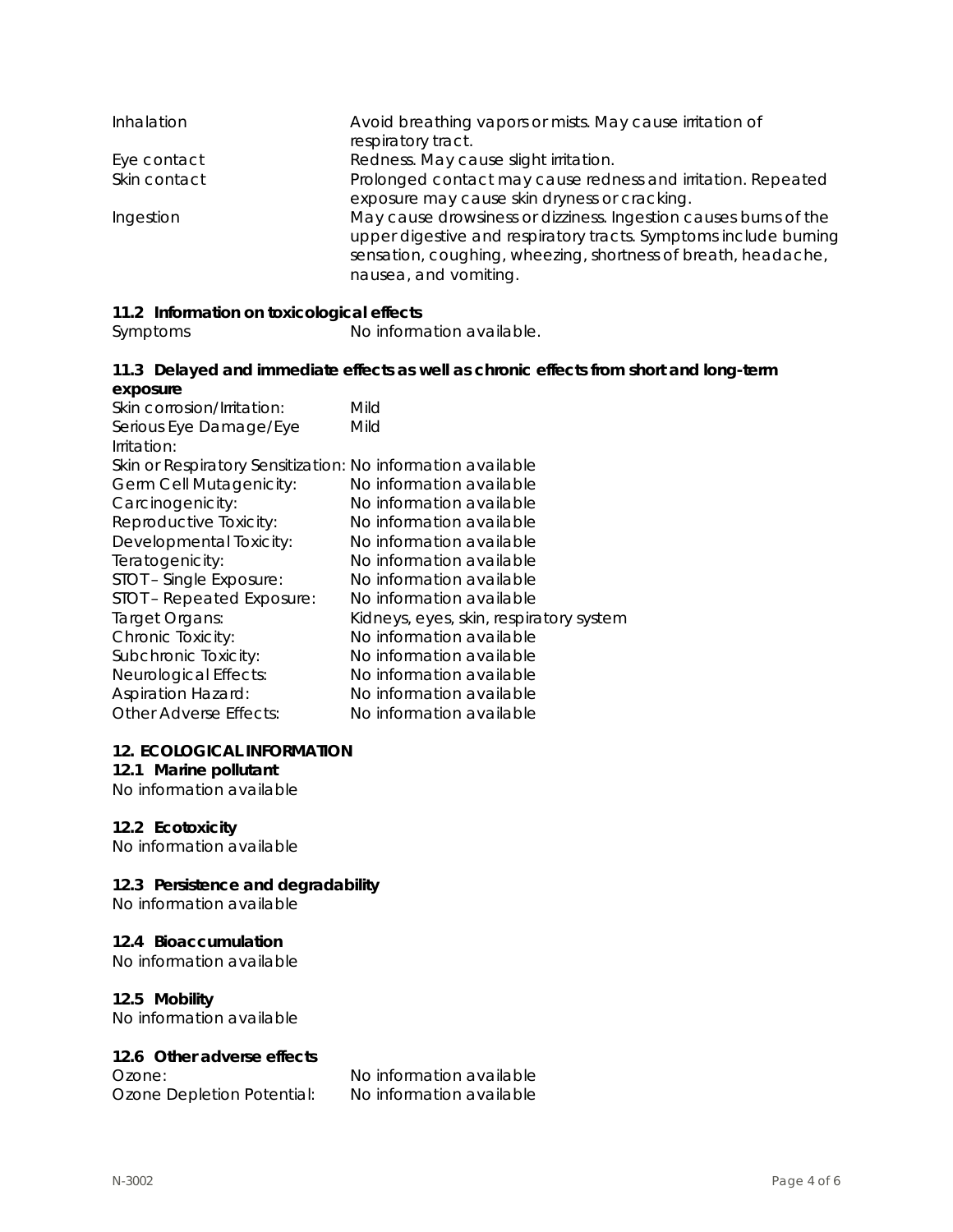## **13. DISPOSAL CONSIDERATIONS**

| 19.<br><b>DISPOSAL CONSIDERATIONS</b>                   |                                                                                                                                                                                                                                                                                                                                                                                                                           |
|---------------------------------------------------------|---------------------------------------------------------------------------------------------------------------------------------------------------------------------------------------------------------------------------------------------------------------------------------------------------------------------------------------------------------------------------------------------------------------------------|
| 13.1 Waste treatment methods                            |                                                                                                                                                                                                                                                                                                                                                                                                                           |
| Relevant Information:                                   | Keep out of drains, sewers, ditches and waterways.                                                                                                                                                                                                                                                                                                                                                                        |
| Disposal Method:                                        | Use a licensed professional waste disposal service to dispose of<br>this product. Product may be dissolved in a combustible solvent<br>or absorbed onto a combustible material and burned by a<br>chemical incinerator.                                                                                                                                                                                                   |
| Contaminated Packaging:                                 | Dispose of as unused product.                                                                                                                                                                                                                                                                                                                                                                                             |
| 14.<br><b>TRANSPORT INFORMATION</b>                     |                                                                                                                                                                                                                                                                                                                                                                                                                           |
| Dot:                                                    | Not dangerous goods.                                                                                                                                                                                                                                                                                                                                                                                                      |
|                                                         |                                                                                                                                                                                                                                                                                                                                                                                                                           |
| 15.<br><b>REGULATORY INFORMATION</b>                    |                                                                                                                                                                                                                                                                                                                                                                                                                           |
| 15.1 US Federal Regulations                             |                                                                                                                                                                                                                                                                                                                                                                                                                           |
| Clean Water Act (CWA):                                  | This product does not contain any substances regulated as<br>pollutants pursuant to the Clean Water Act (40 CFR 122.21 and<br>40 CFR 122.42).                                                                                                                                                                                                                                                                             |
| CERCLA:                                                 | This material, as supplied, does not contain any substances<br>regulated as hazardous substances under the Comprehensive<br>Environmental Response Compensation and Liability Act<br>(CERCLA) (40 CFR 302) or the Superfund Amendments and<br>Reauthorization Act (SARA) (40 CFR 355). There may be specific<br>reporting requirements at the local, regional, or state level<br>pertaining to releases of this material. |
| 15.2 US State Regulations<br>California Proposition 65: | This product does not contain any Proposition 65 chemicals.                                                                                                                                                                                                                                                                                                                                                               |
| <b>OTHER INFORMATION</b><br>16.                         |                                                                                                                                                                                                                                                                                                                                                                                                                           |
|                                                         |                                                                                                                                                                                                                                                                                                                                                                                                                           |

| 16.1 HMIS Rating       |                  |
|------------------------|------------------|
| Health Hazard:         | $\left( \right)$ |
| Flammability:          | $\left( \right)$ |
| Physical Hazard:       | $\left( \right)$ |
| Chronic Health Hazard: | $\left( \right)$ |
|                        |                  |

#### **16.2 NFPA Rating**

| Health Hazard:     |  |
|--------------------|--|
| Fire Hazard:       |  |
| Reactivity Hazard: |  |

#### **16.3 Preparation Information**

| Prepared By: | TriLink BioTechnologies, Inc.<br>858-546-0004 |
|--------------|-----------------------------------------------|
| Issue Date:  | 2016-05-31                                    |
| Version:     |                                               |

#### **16.4 Further Information**

Copyright 2016 TriLink BioTechnologies, inc. License granted to make unlimited paper copies for internal use only. The above information is believed to be accurate, but not necessarily all inclusive, and thus should only be used as a guide in the handling and use of this material. The